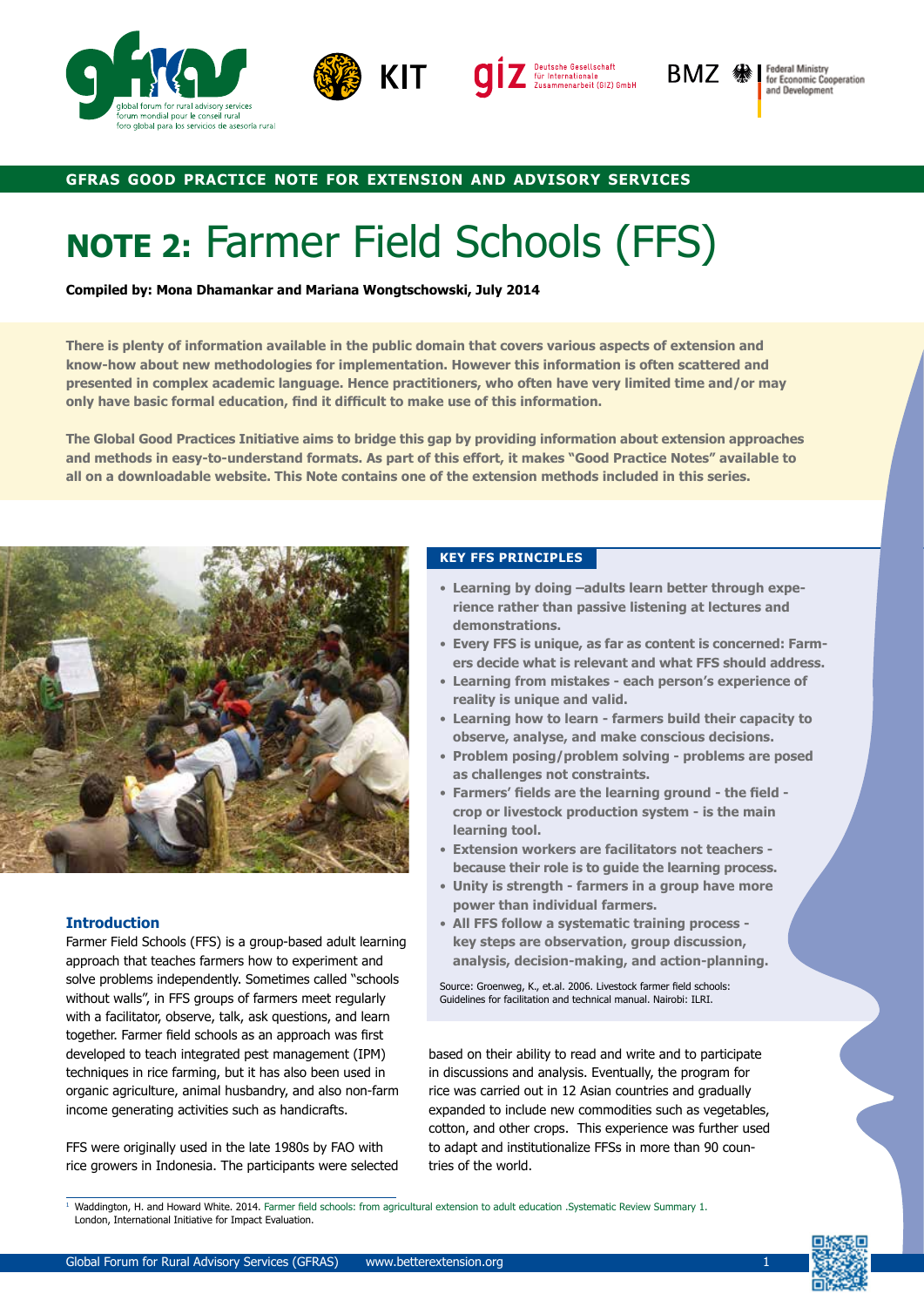#### **Philosophy and principles**

The FFS approach is based on the fact that the best learning takes place by doing, rather than telling. The facilitator does not lecture the farmers, but helps them to learn by asking questions and building on their experience and observations. Farmers are encouraged to make their own discoveries and draw conclusions. As an extension approach, FFS differs from the traditional, top-down "transfer of technology" method. Farmers interact with researchers to ask for help only when they cannot solve a problem by themselves.

Most FFS projects aim to provide training in skills to improve agricultural production, but of late there is an increasing trend to reorient FFS to include empowerment objectives. Some projects have also included other objectives such as reducing gender inequality, targeting minority groups, community development, and strengthening producer groups.1 Over the years, the scope of the FFS approach has expanded beyond agriculture/IPM to include issues such as water management, household livelihood security, improved access to public information by farmers, marketing networks, water and sanitation, and rural infrastructure development. Therefore, although it originates from agriculture, the FFS approach is fundamentally a participatory group approach for collective action and social mobilisation by the local community.<sup>2</sup>

## **Implementation**

A typical FFS consists of 8-12 weeks of hands-on farmer experimentation and non-formal training during a singlecrop growing session. Farmers are expected to attend weekly classes over one growing season. For arable crops and/or tree crops, meetings may be held fortnightly. For livestock, FFS groups meet for a full year - one 4-hour session per week - making implementing medium-term field experiments related to livestock issues, especially breeding and feeding of cattle, easier.

There are several preparatory steps leading up to the implementation of an FFS:

- **1.** Identifying the focus of the FFS: This is the most critical step in preparing for a FFS activity. It is important to spend sufficient time on this in order to avoid involving farmers in activities that are not of interest to them. The selection of the FFS activity depends on farmers' needs, interests, and the problems that they are currently facing.
- **2.**Identifying participants and forming the learning group: Depending upon the focus of the FFS activity, identify around 30-40 farmers who share a common concern or interest in the topic $3$ . They must be able to attend all sessions, and willing to work together as a team and share ideas. Selecting more numbers of farmers initially helps as the group is likely to shrink after the first few sessions. It is also okay to select already-established groups like self-help groups, youth, and/or women's groups. The facilitator's familiarity with the history of the community, its cultural practices, gender relations, and potential areas of conflict are important elements in the selection process. Groups may consist of only men, only women, or mixed gender depending upon the culture and topic. The participants must be willing and capable of contributing financially or in material inputs, if required.
- **3.** Identifying the learning site: Any FFS requires a location to hold meetings and a study object i.e. a field or an animal. The site and/or the animal must be suitable for the FFS activity in a given season and must be representative of the problems in the area. It must be easily accessible, and ideally the farmer owning the plot or animal should be present for most of the time in the FFS sessions.
- **4.** Training of facilitators: The role of a facilitator is central to the FFS process. Each FFS needs a facilitator who takes participants through a series of hands-on exercises. Because it is not a typical extension approach, facilitators must undergo a special two to three week training program. Facilitators can be extension staff of government or non-governmental organisations, private companies, or graduates of a previous FFS.

#### **TYPICAL FFS SESSION IN THE ORIGINAL INDONESIA PROGRAMME:**

- 8.00 Opening (with a prayer where applicable); Attendance; Introduction to day's activities.
- 8.30 Go to field in small teams; Make observation, take notes. Facilitator points out new developments.
- **9.30** Return to shade. Begin making agro-ecosystem analysis, drawing and discuss management decisions.
- **10.15** Each team presents results and the group arrives at a consensus on management needs for the coming week.
- 11.00 Tea/ Coffee break
- **11.15** Energiser or group-building exercise
- **11.30** Special study topic or second crop/ livestock study. This could include nutrition, or chicken, or parasites, or something else of special interest to the group.
- **12.30** Closing (often with prayer)

Source: Gallagher, K. 2003.Fundamentals of a Farmer Field School. LEISA Magazine.

Jayashantha, D.L Chamila and Puvaneswary Ponniah. (2013). Strengthening rural governance: Farmer field schools as a strategy to build human capital

in conflict affected Jaffna District of Sri Lanka. **CARE International. Available:** <u>http://www.napsipag.org/pdf/D\_L.pdf</u>.<br><sup>3</sup> Groeneweg, K. et.al. (2006). Livestock farmer field schools: guidelines for facilitation and te Nairobi, Kenya. p.1-11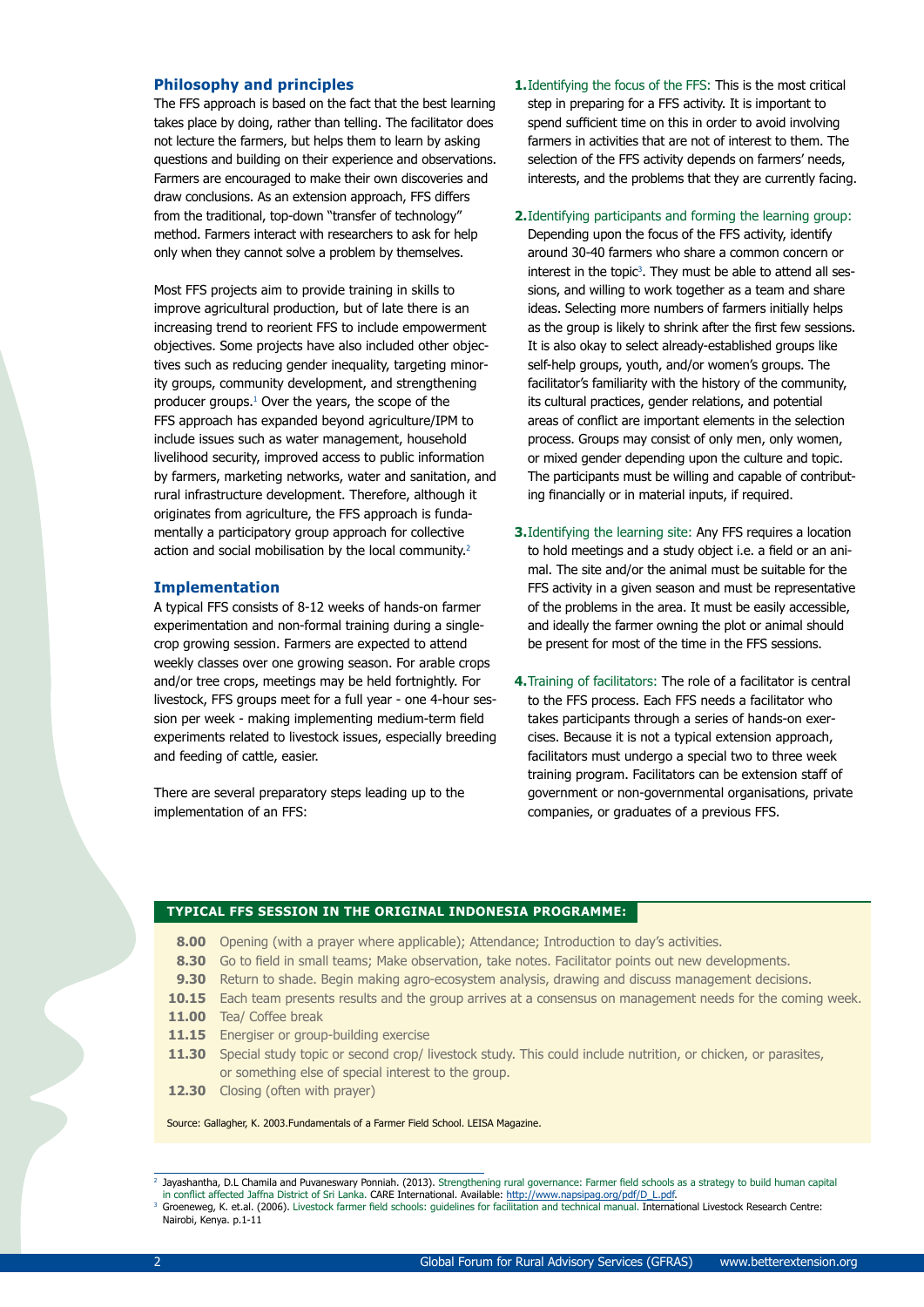formed, the facilitator develops the curriculum based on the main problems identified by the group. Together with the group, the facilitator decides which activities to take up in order to further explore the problems, test the solutions, and identify what kind of help/ resources are needed. FFS follows the natural cycle of its subject, be it a crop (seed-to-seed), or livestock (egg-to-egg), soil, or handicrafts. Key activities include agro-ecosystem analysis, field comparative experiments, group discussion, and learning exercises. Sometimes field visits to other FFS sites might also be included. Each activity is well structured, i.e. has a procedure for action, observation, analysis, and decision-making. The emphasis is not only on "how" but also on "why". This helps to cover all aspects of the subject and link up with what is happening in the farmer's own field so that the lessons learnt can be applied directly. If the curriculum is not sufficiently tailored to suit the needs and resources of farmers, they are likely to lose interest.

**5.** Developing the curriculum: Once the FFS group is

# **Capacities required**

The effectiveness of FFS depends largely upon the facilitator's role and attitude. S/he is expected to encourage participants to ask questions and reach their own conclusions. It helps if the facilitator has farming experience. More than technical knowledge or higher educational degrees, it is important for facilitators to have good leadership skills, the ability to listen, be sensitive to group dynamics, and be well versed with participatory techniques<sup>4</sup>. In order to hone their skills, it is recommended that each facilitator guides at least three FFS per year.

In the longer term it is desirable to have a team of farmer facilitators who have the advantage of knowing the community and the area well, and are likely to be accepted better by other farmers who speak their local language. Moreover, being local, they require less transportation and financial support, and can operate independently. Farmers who are interested in becoming facilitators can be identified in course of the FFS process. These "FFS graduates" are usually given special farmer facilitator training of 10-14 days to improve their technical knowledge and develop organisational and facilitation skills.

## **Costs**

Typically most FFS have been implemented through externally-funded programmes that cover the costs of facilitator training, curriculum development, running field schools, field days, supervision, and snacks for farmers attending.

Costs of FFS projects vary according to setting and content. As in most extension programmes, transport is one of the biggest costs. In 1996-97 the cost of an FFS facilitated by a professional extension worker in Indonesia was US\$532, which covered the facilitator's honorarium, preparation and coordination expenses, transport, materials/inputs, stipends (of around US\$0.43 per session), refreshments for participating farmers, compensation for the farmer providing the experimental field, and field day expenses<sup>5</sup>. In the recent years, the cost per participant is reported to be around US\$20-40 per participant. This does not include the cost to participants for attending the FFS and may vary according to the crop and country.<sup>6</sup> In Eastern Africa, where self-financed (revolving fund) and semi-self-financed (with a grant) FFS are in place, farmers share costs and contribute towards continuity and sustainability by using commercial plots to repay loans to run the schools beyond third-party funded projects<sup>7</sup>.

# **Strengths and weaknesses**

Like all other extension approaches, FFS also has certain advantages and problems when it comes to what it can and cannot do<sup>8</sup>.

- Format: The informal and participatory nature of FFS programmes with built-in group dynamics and team building exercises makes it a good entry point for discussion on broader livelihood issues. FFS might not be efficient if used only for increasing yields through "message delivery" or for demonstrating a technology.
- Strengths: FFS activities rely more on farmers' own discovery and reflection - so there is no risk of farmers not trusting extension workers due to ineffectiveness of incorrect/blanket recommendations. Moreover, the learning capacities built in FFS can be applied in other problemsolving situations in different contexts. FFS provides opportunities for farmer-to-farmer extension and can reduce farmers' dependence on formal extension systems.
- Participation: FFS can help strengthen social capital at the local level. FFS processes help to build selfconfidence - e especially for women farmers - and the schools can be a good platform for vulnerable farmers to come together for collective action. Nevertheless, the intensive and demanding nature of FFS activities can make participation of vulnerable households including women-headed households difficult.
- Sustainability: Some programs pay farmers for attending but that is likely to affect the longer term sustainability of FFS as an extension approach.
- Impact: While FFS shows positive impact on knowledge and productivity locally, it has been difficult to link it to diffusion of improved farmer practices at a wider scale.

<sup>8</sup> Adapted from Braun, A. et.al. (2006). A global survey and review of farmer field school experiences. ILRI, Nairobi, Kenya. Available: http://intranet.catie. ac.cr/intranet/posgrado/Met%20Cual%20Inv%20accion/MCIAP2010/Semana%203/DocumentosSem310/Review%20of%20FFS%20Braun%202006.pdf



<sup>4</sup> Waddington, H. and Howard White. 2014. Farmer field schools: from agricultural extension to adult education. Systematic Review Summary 1. London, International Initiative for Impact Evaluation. p.15. Braun, A. R. (1997) in Braun, A.R., et.al. 2000. Farmer field schools and local agricultural research committees: complementary platforms for integrated

decision making in sustainable agriculture. AGREN Network Paper No.105. London: ODI-Agriculture Research & Extension Network.

Waddington, H. and Howard White. 2014. Farmer field schools: from agricultural extension to adult education. Systematic Review Summary 1. London, International Initiative for Impact Evaluation. p.23.

Anandajayasekeram , P., et.al. 2007. Farmer field schools: an alternative to existing extension systems? Experience from Eastern and Southern Africa. Journal of Int'nl Agri. and Ext. Edu. V 14(1), p.81-93.